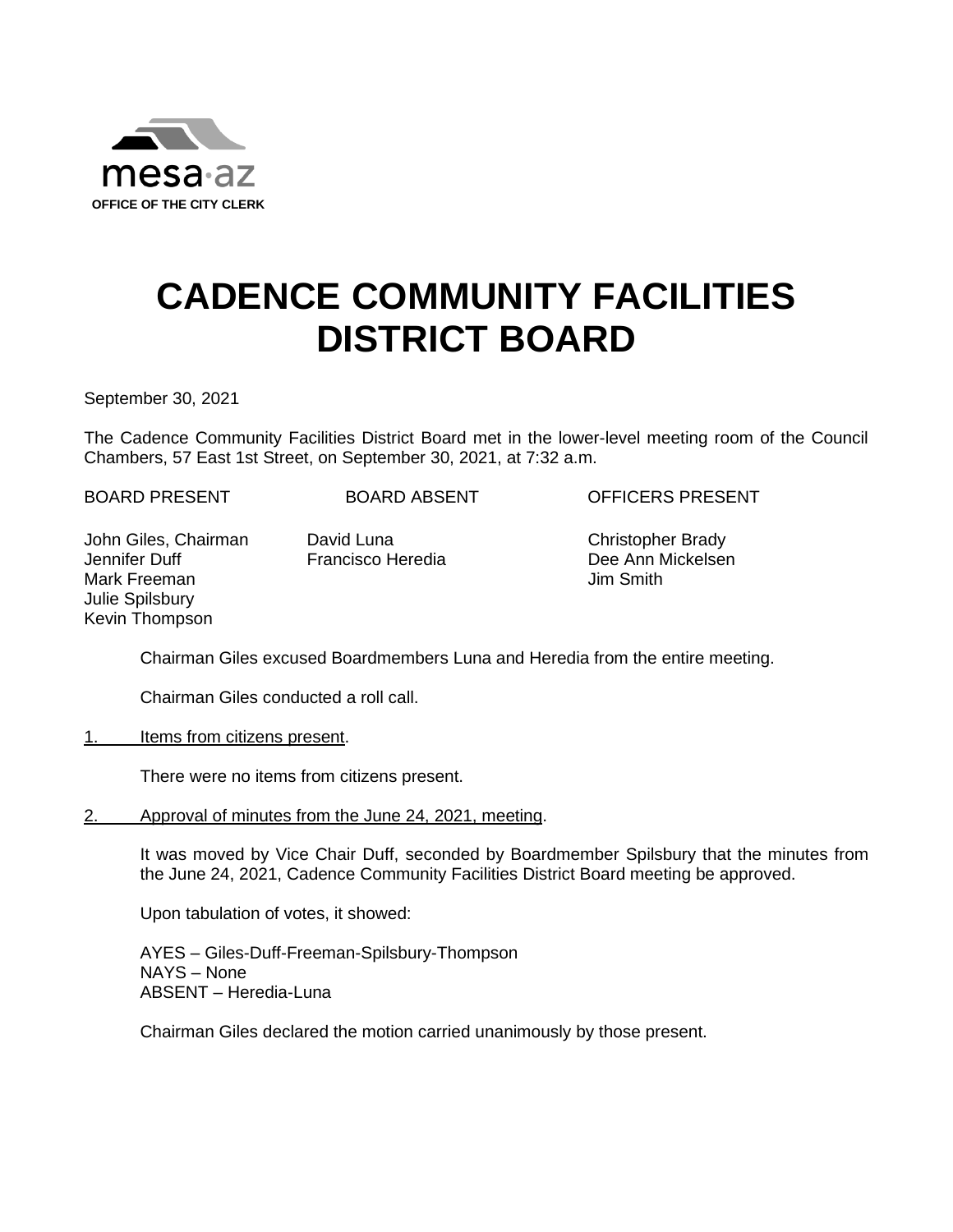3-a. Conduct a public hearing on the feasibility report for a proposed project to be financed by the issuance of general obligation bonds of the Cadence Community Facilities District.

Chairman Giles stated that this was the time and place for a public hearing on the feasibility report for a proposed project to be financed by the issuance of general obligation bonds of the Cadence Community Facilities District.

There being no citizens present wishing to speak on this issue, the Chairman declared the public hearing closed.

- 4. Take action on the following resolutions:
	- 4-a. Approving the feasibility report relating to the acquisition and financing of certain improvements benefiting the Cadence Community Facilities District; declaring its preliminary intention to issue general obligation bonds, in an amount not to exceed \$2,000,000, to finance the acquisition of certain improvements as described in the feasibility report and pursuant to the provisions of Title 48, Chapter 4, Article 6, Arizona Revised Statutes.

It was moved by Boardmember Spilsbury, seconded by Boardmember Thompson, that Resolution No. CFD CD Res. 38 be adopted.

Upon tabulation of votes, it showed:

AYES – Giles-Duff-Freeman-Spilsbury-Thompson NAYS – None ABSENT – Heredia-Luna

Chairman Giles declared the motion carried unanimously by those present and Resolution No. CFD CD Res. 38 adopted.

4-b. Authorizing the issuance of general obligation bonds, series 2021; approving the form and authorizing the execution and delivery of various documents related thereto; ratifying and approving a preliminary official statement and approving a final official statement relating to the bonds; levying an ad valorem tax on taxable property in the district; awarding the bonds to the purchaser thereof; appointing a registrar, transfer agent and paying agent for the bonds; and taking other actions securing the payment of and relating to the bonds.

It was moved by Boardmember Freeman, seconded by Boardmember Thompson, that Resolution No. CFD CD Res. 39 be adopted.

Upon tabulation of votes, it showed:

AYES – Giles-Duff-Freeman-Spilsbury-Thompson NAYS – None ABSENT – Heredia-Luna